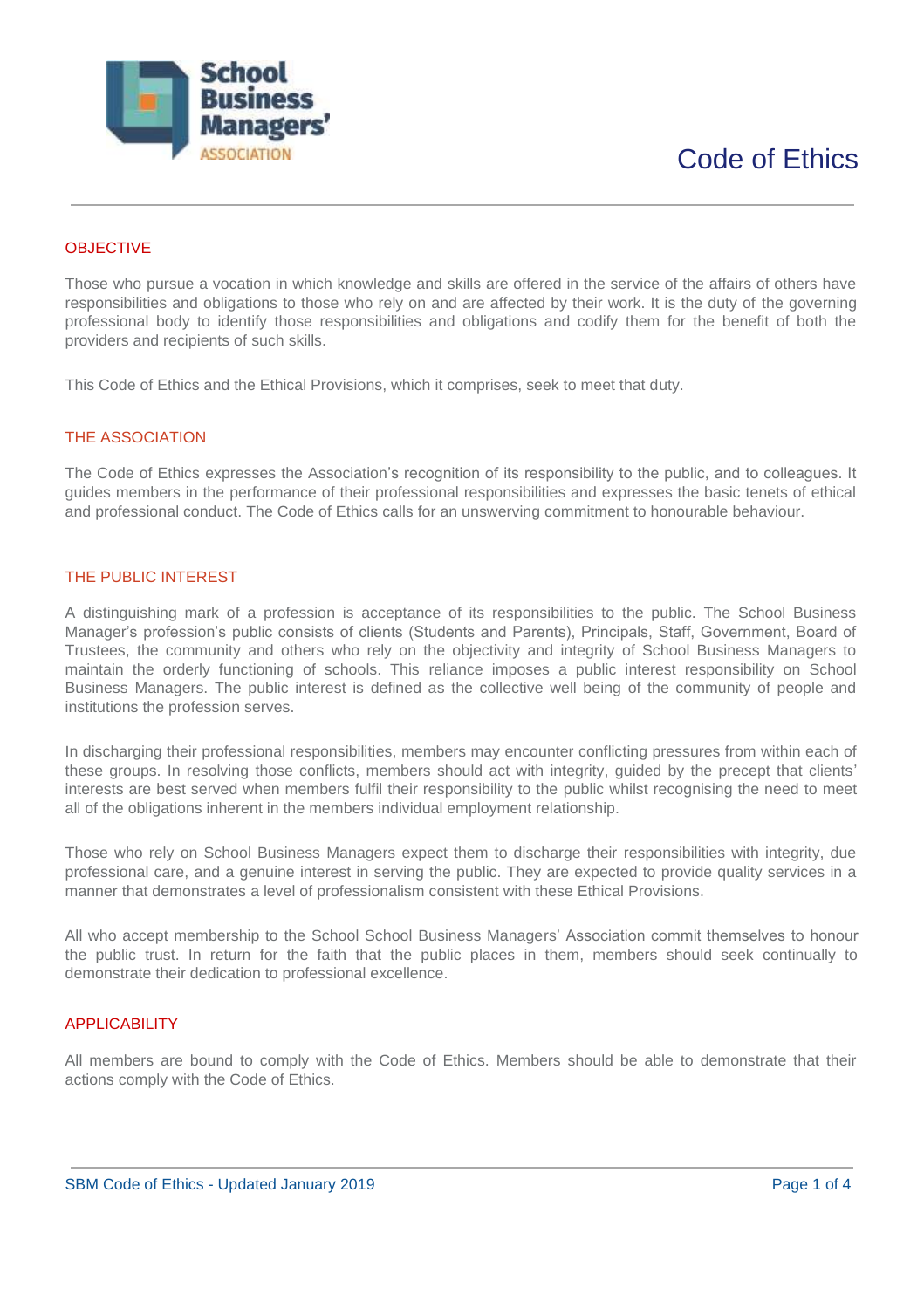## FUNDAMENTAL PRINCIPLES

The maintenance of discipline and good conduct depends on a number of fundamental principles which are characteristic of a calling which regards itself as a profession. Observance of these fundamental principles is central to the public interest.

The fundamental principles guide members of a profession in the performance of their professional responsibilities and express the basic tenets of ethical and professional conduct.

#### *The fundamental principles are:*

- Integrity. Members should be straightforward, honest and sincere in their approach to their professional work.
- Objectivity. Members should be impartial, intellectually honest and always willing to identify and declare any actual or potential conflicts of interest.
- Professional Competence. Members have a duty to maintain a high standard of competence throughout their professional careers.
- Technical Standards. Members should carry out their professional work in accordance with the technical and professional standards appropriate to that work.
- Professional Behaviour. Members should conduct themselves in a manner consistent with the good reputation of the profession and refrain from any conduct which might bring discredit to the profession.
- Confidentiality. Members should respect the confidentiality of information acquired in the course of their work and should not disclose such information to a third party without specific authority or unless there is a legal or professional duty to disclose.
- Independence. Independence in the sense of being self reliant and not subordinate is essential to the practice of all professions. In all phases of work members should be independent in the general sense of the word.

## **COMPLIANCE**

### *Compliance with the Code of Ethics*

Compliance with the Code of Ethics, as with all standards in an open society, depends primarily on members' acceptance of their responsibilities to act ethically, and their voluntary actions to meet these responsibilities, and secondarily on reinforcement by peers and public opinion, and ultimately on disciplinary proceedings.

Acts of misconduct are those which are inconsistent with the due and faithful discharge by a member of the duties of service including but not limited to dishonesty, breach of confidence, violence, insolence.

No fixed rule can be laid down regarding misconduct – it is a question of degree in each individual case.

In general, the misconduct should be such as to interfere with and prejudice the safe and proper conduct of the Association's business or be serious enough to destroy or deeply impair basic confidence and trust essential to a Member's relationship with the Association.

### *Disciplinary proceedings*

Refer "Rules - 2018" on the website - Section 11 Misconduct

In any case of alleged misconduct which may lead to disciplinary action being taken, the Association should ensure that a correct procedure is followed, taking into account the requirements of procedural fairness. Disciplinary action must be substantively justifiable and procedurally fair.

The minimum standards for procedural fairness are:

The member must receive notice of the specific allegation of misconduct and the likely consequences should the allegation be established.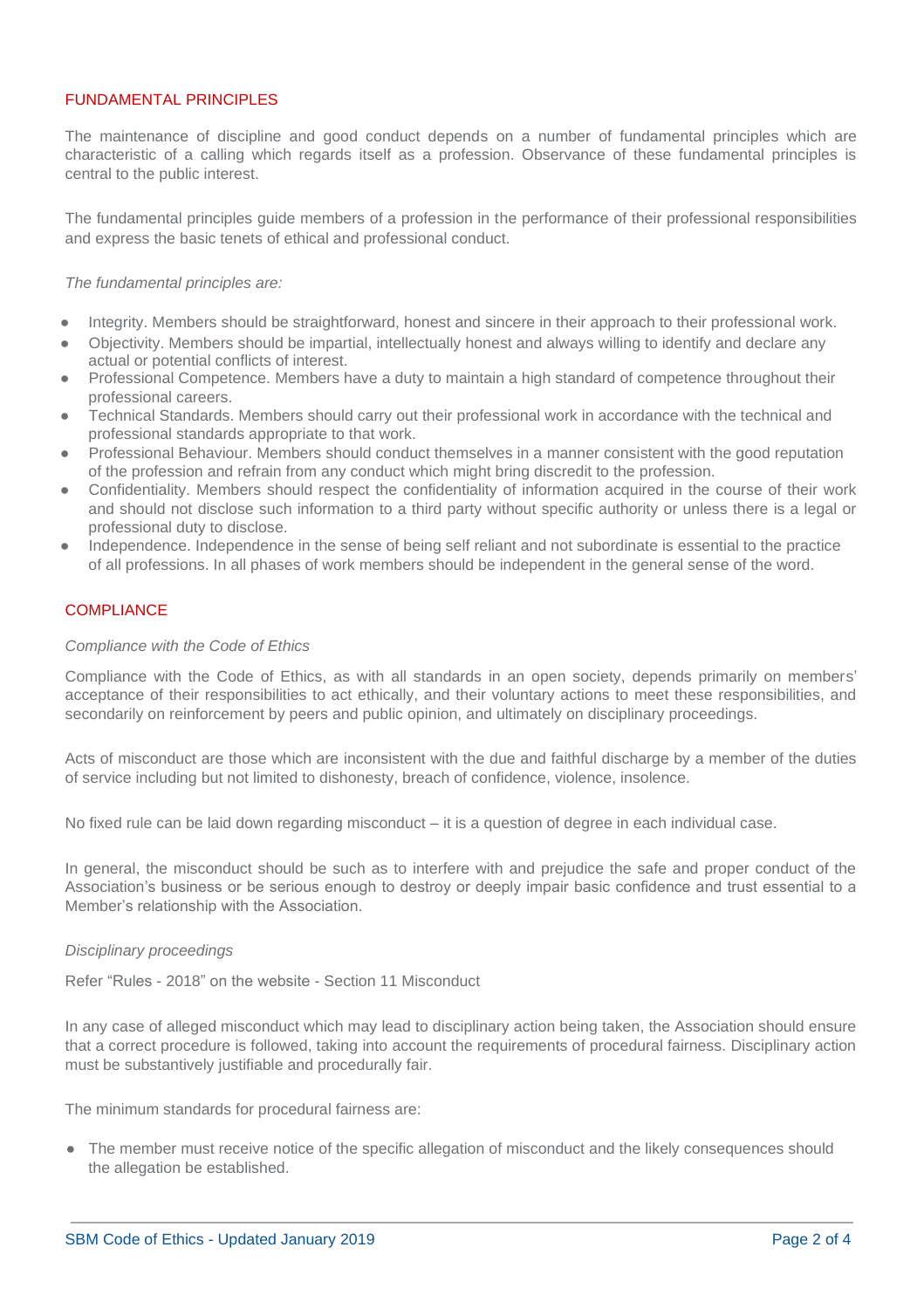- There must be a real opportunity to explain or refute the allegation.
- There must be unbiased consideration of the explanation.

To ensure the minimum standards are met the following steps should be taken:

- Investigate the complaint fully and fairly as soon as possible after the event giving rise to the complaint.
- Interview the Member, seeking an explanation. The member must be advised of the details of the complaint in advance and given the opportunity to be represented at the interview.
- Investigate further if necessary and decide on appropriate action.
- Meet with the Member again and communicate the decision taken. The member must be given the opportunity to appeal the decision.

The Disciplinary proceedings are administered by three committees appointed by the National Executive. Each operates independently but includes at least one member of the National Executive. These are:

- Investigation Committee: This committee comprising of three (3) members appointed by the National Executive is responsible for investigating complaints to determine whether in its opinion there has been a case of misconduct, then it may refer the case to the Disciplinary Committee.
- Disciplinary Committee: This committee comprising of three (3) members appointed by the National Executive is responsible for hearing complaints referred to it by the Investigation Committee. It exercises the disciplinary powers conferred on it by the Association.
- Committee of Appeal: This committee comprising of the President of the SBM Assn. and any Life Members is responsible for hearing appeals against decisions of the Disciplinary Committee. It may confirm, vary or reverse the decision to which the appeal relates.

## *The provisions of the Code*

The provisions of the Code of Ethics do not exhaust the moral and ethical considerations that should govern a member, but they guide a member in the ethical practice of the profession.

## *Ethical Provisions: Descriptions and designations:*

- EP1 Use of the description "School Business Manager". A School Business Manager means an employee in a school who is responsible to the Principal and/or Board of Trustees for administration, finance and/or property and/or support staff management.
- EP2 Use of the description "Association". The Association means the School Business Managers' Association Inc.
- EP3 Use of the description "member". A member, being a member of the School Business Managers Association Inc.

### *Matters affecting service to schools and standards of work*

- EP4 Professional Conduct and Competence. No member shall do any act or make any omission in the course of performing professional duties that is likely to discredit that member or any other members, or the Association, whether or not that act or omission is specifically referred to in any Ethical Provision of the code of **Ethics**
- EP5 A member has a duty to observe and maintain a high standard of professional competence throughout the members' professional career.